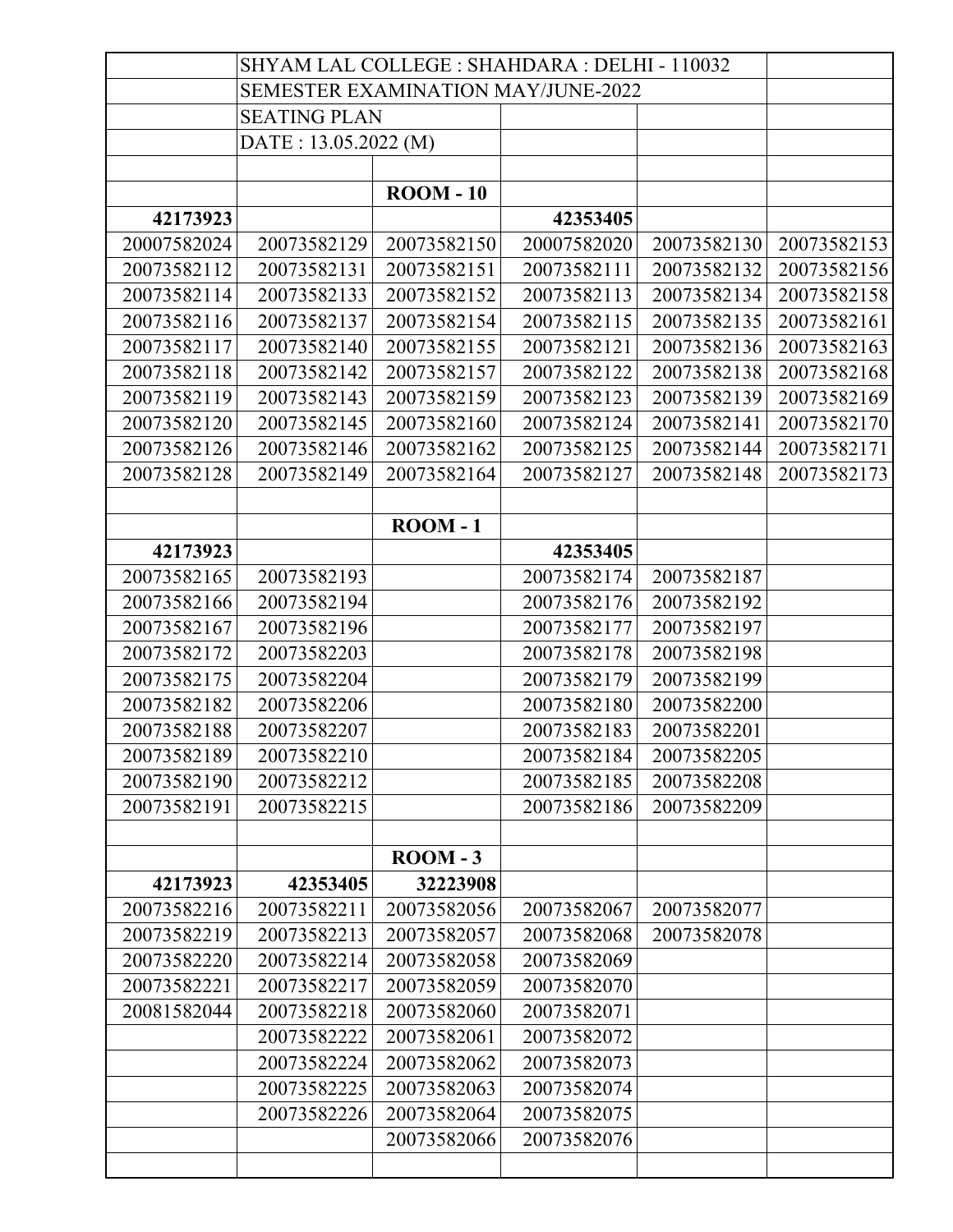|             | SHYAM LAL COLLEGE : SHAHDARA : DELHI - 110032 |                   |             |             |  |
|-------------|-----------------------------------------------|-------------------|-------------|-------------|--|
|             | <b>SEMESTER EXAMINATION MAY/JUNE-2022</b>     |                   |             |             |  |
|             | <b>SEATING PLAN</b>                           |                   |             |             |  |
|             | DATE: 13.05.2022 (M)                          |                   |             |             |  |
|             |                                               |                   |             |             |  |
|             |                                               | $\text{ROOM}-5$   |             |             |  |
| 32223904    |                                               |                   | 32223908    |             |  |
| 20073582001 | 20073582013                                   |                   | 20073582079 | 20073582090 |  |
| 20073582002 | 20073582014                                   |                   | 20073582080 | 20073582091 |  |
| 20073582003 | 20073582015                                   |                   | 20073582082 | 20073582092 |  |
| 20073582006 | 20073582016                                   |                   | 20073582083 | 20073582094 |  |
| 20073582007 | 20073582017                                   |                   | 20073582084 | 20073582095 |  |
| 20073582008 | 20073582018                                   |                   | 20073582085 | 20073582096 |  |
| 20073582009 | 20073582019                                   |                   | 20073582086 | 20073582097 |  |
| 20073582010 | 20073582020                                   |                   | 20073582087 | 20073582098 |  |
| 20073582011 | 20073582021                                   |                   | 20073582088 | 20073582099 |  |
| 20073582012 | 20073582022                                   |                   | 20073582089 | 20073582100 |  |
|             |                                               |                   |             |             |  |
|             |                                               | $\text{ROM} - 6$  |             |             |  |
| 32223904    |                                               |                   | 32223908    |             |  |
| 20073582023 | 20073582034                                   |                   | 20073582101 |             |  |
| 20073582025 | 20073582035                                   |                   | 20073582102 |             |  |
| 20073582026 | 20073582036                                   |                   | 20073582103 |             |  |
| 20073582027 | 20073582037                                   |                   | 20073582104 |             |  |
| 20073582028 | 20073582038                                   |                   | 20073582105 |             |  |
| 20073582029 | 20073582039                                   |                   | 20073582107 |             |  |
| 20073582030 | 20073582040                                   |                   | 20073582108 |             |  |
| 20073582031 | 20073582041                                   |                   | 20073582109 |             |  |
| 20073582032 | 20073582042                                   |                   | 20073582110 |             |  |
| 20073582033 | 20073582043                                   |                   | 20073582223 |             |  |
|             |                                               |                   |             |             |  |
|             |                                               | $\text{ROOM} - 7$ |             |             |  |
| 32223904    | 32173902                                      |                   |             |             |  |
| 20073582044 | 20073557001                                   | 20073557012       |             |             |  |
| 20073582045 | 20073557002                                   | 20073557013       |             |             |  |
| 20073582046 | 20073557003                                   | 20073557014       |             |             |  |
| 20073582047 | 20073557004                                   | 20073557015       |             |             |  |
| 20073582048 | 20073557005                                   | 20073557016       |             |             |  |
| 20073582049 | 20073557006                                   |                   |             |             |  |
| 20073582050 | 20073557007                                   |                   |             |             |  |
| 20073582051 | 20073557008                                   |                   |             |             |  |
| 20073582052 | 20073557009                                   |                   |             |             |  |
| 20073582053 | 20073557011                                   |                   |             |             |  |
|             |                                               |                   |             |             |  |